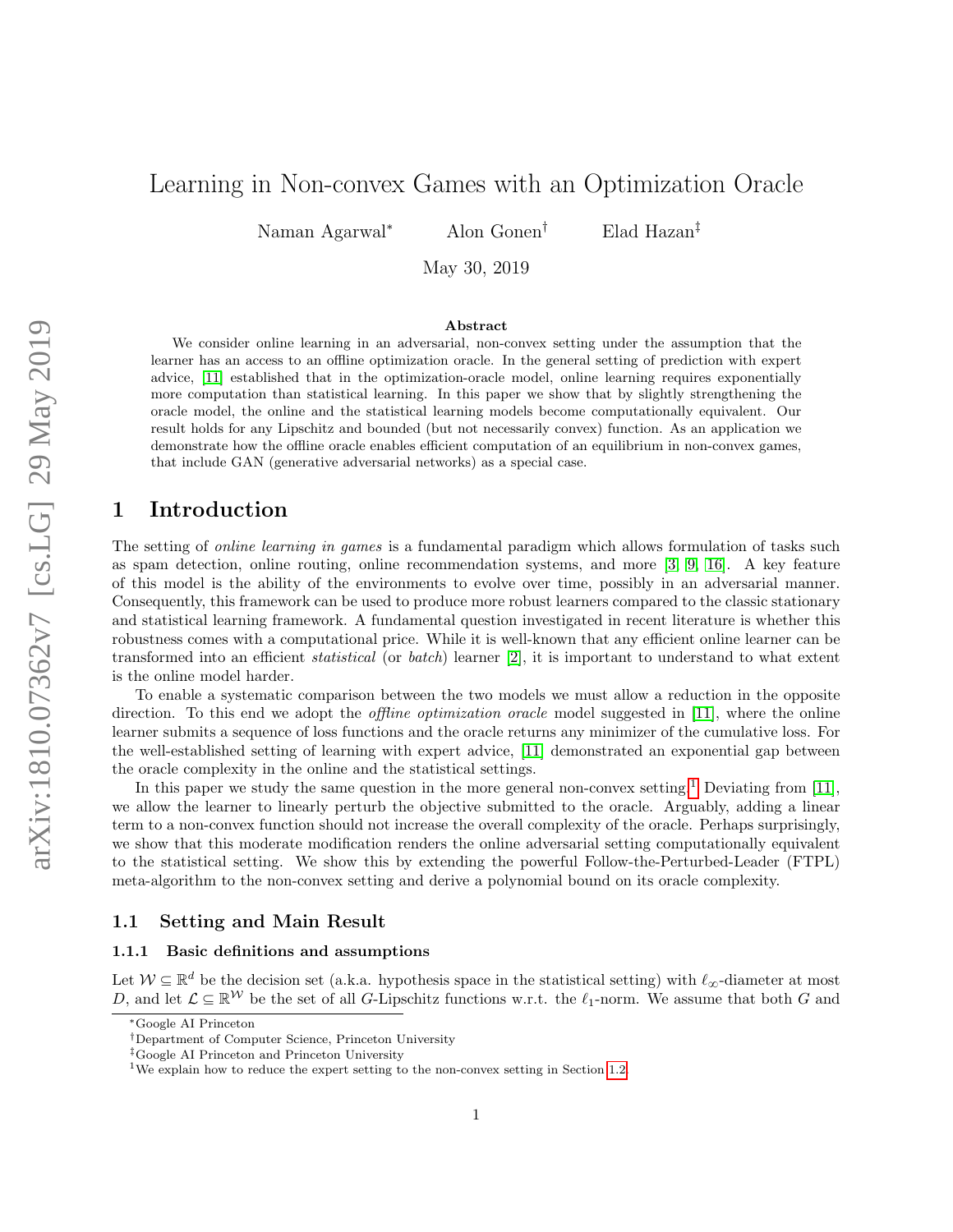D are polynomial in the ambient dimension  $d<sup>2</sup>$  $d<sup>2</sup>$  $d<sup>2</sup>$ .

Consider the setting of online learning, where an online algorithm predicts a point  $w_t \in \mathcal{W}$  in iterative fashion and receives a feedback according to an adversarially chosen loss function  $\ell_t \in \mathcal{L}$ . The goal of the learner is to minimize the average regret, which is defined as the difference between the average loss of the learner and that of the best fixed point  $w^* \in \mathcal{W}$  in hindsight. We define the sample complexity as the number of rounds required for attaining expected average regret at most  $\epsilon$ .

The statistical setting differs from the online setting in two important aspects. a) We assume that the loss functions are drawn according to some unknown fixed distribution. b) The learner receives a sample of loss functions drawn according to the same distribution. Then it has to output a single predictor  $\hat{w}$ . The goal of the learner is minimize the expected excess risk, which is defined as  $\mathbb{E}_{\ell}[\ell(\hat{w})] - \inf_{w \in \mathcal{W}} \mathbb{E}_{\ell}[\ell(w)]$ . The sample complexity in this model is the size of a sample (of loss functions) that is required for attaining expected excess risk at most  $\epsilon$ .

#### 1.1.2 The offline oracle model

In order to compare between the online and the statistical models, we assume an access to two types of oracles:

- 1. Value oracle whose input is a pair  $(w, \ell) \in \mathcal{W} \times \mathcal{L}$  and its output is  $\ell(w)$ .
- 2. Offline optimization oracle whose input consists of a sequence of loss functions  $(\ell_1, \ldots, \ell_k) \in \mathcal{L}^k$ and a d-dimensional vector  $\sigma$ , and its output is output has the form

$$
\hat{w} \in \operatorname{argmin} \{ \sum_{i=1}^{k} \ell_i(w) - \sigma^{\top} w : w \in \mathcal{W} \}.
$$

We define the oracle complexity as

sample complexity  $+ \#$  of calls to value oracle  $+ \#$  of calls to offline oracle

#### 1.1.3 Main result

Our online Algorithm [1](#page-4-0) applies the offline oracle with a random linear perturbation  $\sigma$  whose coordinates are i.i.d. exponential random variables with parameter  $\eta$ . Our main result can be stated as follows.

<span id="page-1-2"></span>**Theorem [1](#page-4-0).** The oracle complexity of Algorithm 1 is  $poly(d, 1/\epsilon)$ .

Notably, both the loss functions and the domain  $W$  are not assumed to be convex. The oracle complexity in the statistical setting (under the same assumptions) is also  $poly(d, 1/\epsilon)$ .<sup>[3](#page-1-1)</sup> We thus conclude that both statistical and the online oracle complexities for non-convex learning setting are polynomially equivalent. We deduce the following game theoretic result:

Corollary 1. (informal) Convergence to equilibrium in two player zero-sum non-convex games is as hard as the corresponding offline best-response optimization problem.

We elaborate on this implication and specify it to GANs in Section [4.](#page-7-0)

### 1.2 Related Work

Follow-the-perturbed-leader. The ubiquitous Follow-the-Perturbed-Leader (FTPL) algorithm [\[8,](#page-9-3) [13\]](#page-9-4) is the canonical example of using an optimization oracle: the algorithm returns the result of a single optimization oracle call per iteration. Since its introduction, an extensive study of FTPL has yielded new insights and efficient variants in various different settings (e.g. [\[10,](#page-9-5) [5,](#page-8-2) [17,](#page-9-6) [4\]](#page-8-3)).

<span id="page-1-0"></span><sup>&</sup>lt;sup>2</sup>The choice of norm in our setting is inconsequential as norms are equivalent up to  $poly(d)$ .

<span id="page-1-1"></span><sup>3</sup>This follows from standard covering argument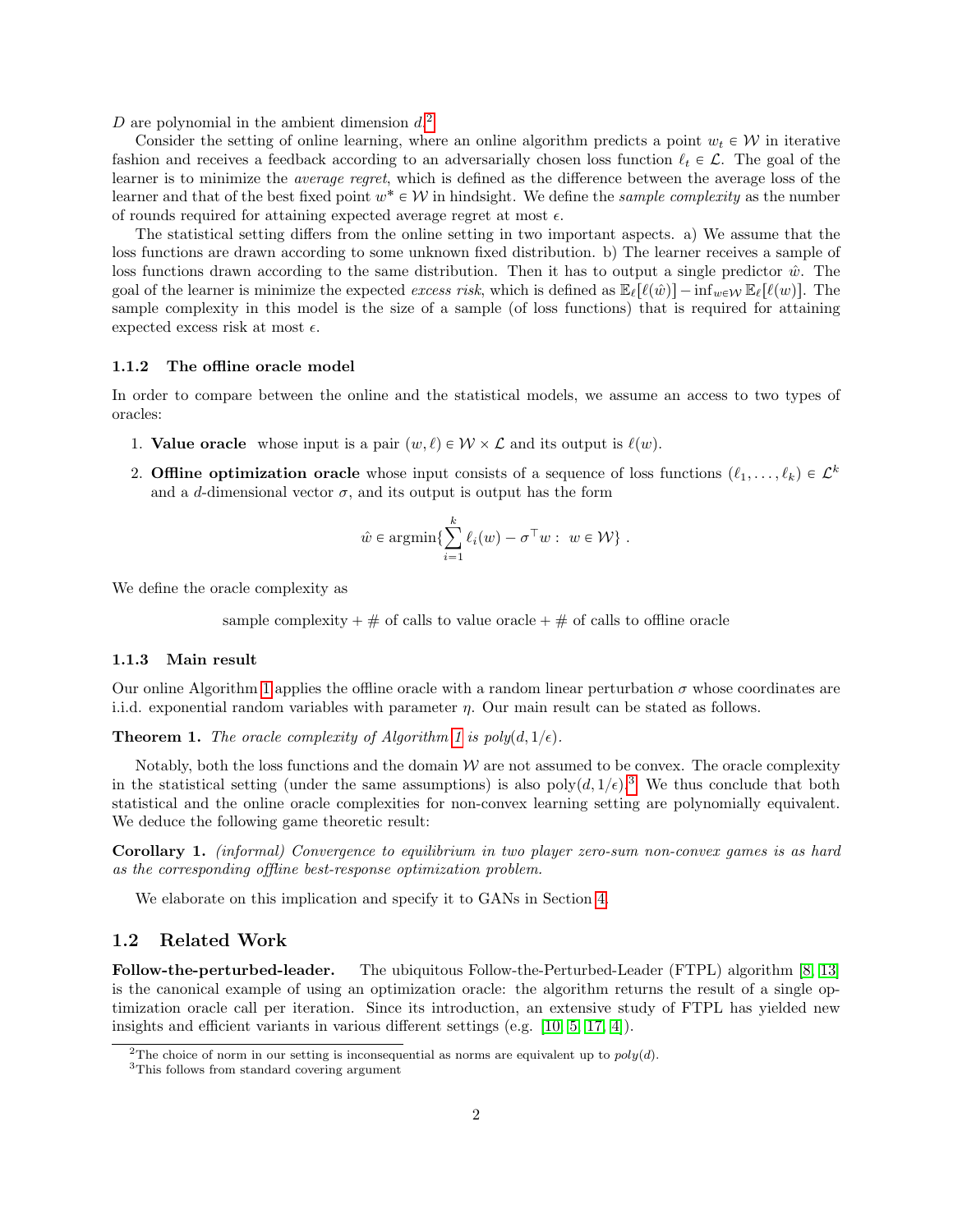**Online Convex Optimization.** If the problem admits a convex structure, then the oracle complexity is polynomial in the dimension via bandit convex optimization [\[3,](#page-8-0) [9,](#page-9-1) [1\]](#page-8-4). If one considers the number of oracle calls to the optimization oracle only, and does not have access to a value oracle, then it is still possible to obtain a polynomial bound on the oracle complexity. This is due to the fact that online convex optimization reduces to online linear optimization [\[18\]](#page-9-7), and this enables extension of FTPL to the convex case. However, this extension requires access to the gradient, which does not fall into our oracle model. We are not aware of any analysis of direct application of FTPL to a convex loss (i.e., without access to the gradients). In a sense, our treatment of the non-convex case gives the first direct analysis for FTPL to the convex case.

<span id="page-2-0"></span>The experts setting: Overcoming the lower bound It is instructive to revisit the experts setting and understand why our result does not contradict the exponential lower bound of [\[11\]](#page-9-0). After all, one can easily embed the general experts problem in the d-dimensional hypercube for  $d = \lceil \log N \rceil$  using the following standard technique:

- 1. Associate each vertex  $z \in \{0, 1\}^d$  with some expert  $i(z)$ .
- 2. Associate each  $x \in [0, 1]^d$  with a random expert according to  $p(z) = \prod_{i=1}^d (z_i x_i + (1 z_i)(1 x_i)).$
- 3. Perform optimization over  $[0, 1]^d$ , where the loss of each  $x \in [0, 1]^d$  is  $\sum_{z \in \{0, 1\}^d} p(z) \ell(i(z))$ .

It can be verified that the parameters  $G$  and  $D$  are polynomial in  $d$ , as required. Consequently, our main result applies to this setting as well.

Crucially, unlike our oracle model, [\[11\]](#page-9-0) does not allow a linear perturbation of the cumulative loss in this low-dimensional presentation. As it seems, this arguably moderate modification of the model rendered the offline-to-online reduction tractable.

Experts with low-dimensional structure. In the context of contextual bandits, [\[6\]](#page-8-5) formulate abstract conditions under which the randomness can be shared between the experts, and allow efficient regret minimization in the oracle complexity model.

[\[7\]](#page-8-6) study stability in non-convex settings, and bound the stability rate of ERM for strict saddle problems. In this paper we derive stable algorithms under much more moderate assumptions.

Generative adversarial networks. Several works have studied GANs in the regret minimization framework (e.g. [\[15,](#page-9-8) [14,](#page-9-9) [12\]](#page-9-10)). We provide the first evidence that achieving equilibrium in GANs can be reduced to the offline problems associated with the players.

### 1.3 Overview and Techniques

#### 1.3.1 Why standard approaches do not work?

A common approach which works well in the convex setting is to apply the Follow-the-Regularized-Leader (FTRL) with  $\ell_2$ -regularization:

$$
w_t \in \operatorname{argmin}\left\{\sum_{i \le t} \ell_i(w) + \eta ||w||^2\right\}, \quad \eta \approx T^{\alpha}, \alpha \in (0,1).
$$

In the convex case  $\ell_2$ -regularization stabilizes the solution by pushing it towards zero. However, we argue that in the non-convex setting, this approach does not help. To demonstrate this claim, consider a 1-dimensional setting, where the loss functions have the form  $w \mapsto (\sigma(wx) - y)^2$ , where  $\sigma(x) = \max\{x, 0\}$  is the ReLU function and  $x \in [-1, 1], y \in [0, 1]$ . Due to the ReLU term, the magnitude of the loss incurred by classifying x negatively is not important (i.e., there is no difference between  $wx = -10^{-6}$  and  $wx = -1$ ). Informally, if all x's are bounded away from zero, we mostly care for the ratio between positive and negative examples. Therefore, adding  $\ell_2$ -regularization does not make solutions near zero more appealing. It is not hard to formalize this argument and show that FTRL with  $\ell_2$  (or  $\ell_1$ ) regularization can not yield sublinear regret.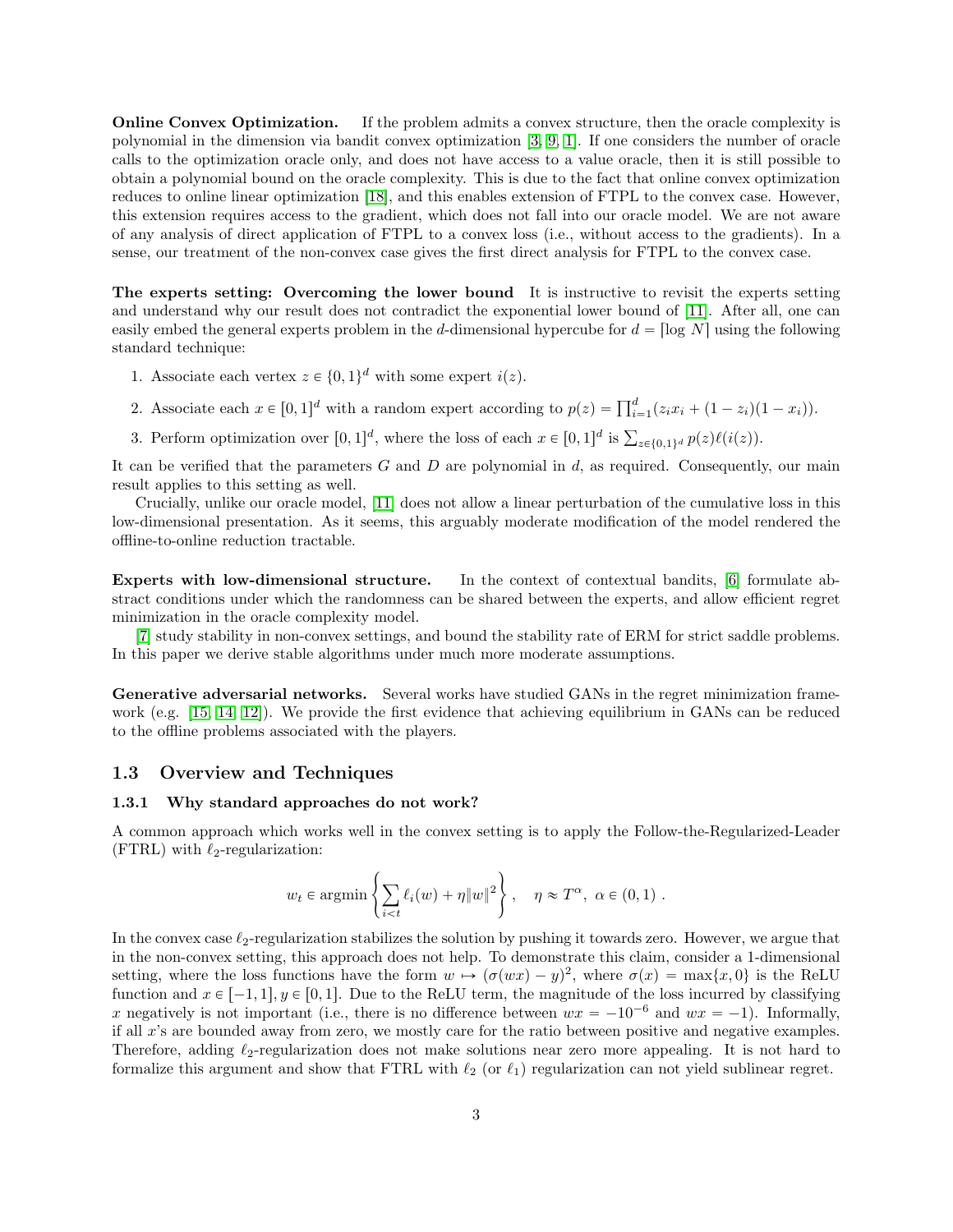#### 1.3.2 Extending FTPL to the non-convex case

Our result is proved by extending the Follow-The-Perturbed-Leader algorithm to the non-convex setting. As we detail in the preliminaries section, online learnability requires algorithmic stability between consecutive rounds. For linear loss functions, [\[13\]](#page-9-4) proved that linear perturbation of the loss stabilized the loss function itself, and consequently the minimizer is stable as well. The proof relies heavily on the fact that the perturbation and the loss function are of the same type.

In the non-convex case, we can not hope to stabilize the loss itself using a linear perturbation. Nevertheless, our main contribution is to establish that the randomness injected by FTPL does stabilize the predictions of the learner. We prove this result by investigating how the outputs of FTPL change as we vary the the noise vector  $\sigma \in \mathbb{R}^d_{\geq 0}$ . In the 1-dimensional case, this investigation yields a useful monotonicity property which helps us bounding the expected distance between consecutive minimizers. While the general d-dimensional introduces some challenges, we are able to effectively reduce the analysis to the 1-dimensional setting by varying each coordinate of the noise separately.

### 2 Preliminaries

### 2.1 Online to batch conversion

The following well-known result due to [\[2\]](#page-8-1) tells us that the online sample complexity dominates the batch sample complexity. The intuition that online learning is at least as hard as batch learning is formalized by the following online-to-batch theorem.

**Theorem 2.** [\[2\]](#page-8-1) Suppose that A is an online learner with  $\frac{\mathbb{E}[\text{Regret}_T]}{T} \leq \epsilon(T)$  for any T. Consider the following algorithm for the batch setting: given a sample  $(\ell_1, \ldots, \ell_n) \sim \mathcal{P}^n$ , the algorithm applies A to the sample in an online manner. Thereafter, it draws a random round  $j \in [n]$  uniformly at random and returns  $\hat{w} = w_j$ . Then the expected excess risk of the algorithm,  $\mathbb{E}[L(\hat{w})] - L(\hat{w}^{\star})$ , is at most  $\epsilon(T)$ .

### 2.2 Online learning via stability

The main challenge in online learning stems from the fact that the learner has to make a decision before observing the adversarial action. Intuitively, we expect that the performance after shifting the actions of the learner by one step (i.e. considering the loss  $\ell_t(w_{t+1})$  rather than  $\ell_t(w_t)$ ) to be optimal. This view suggests that online learning is all about balancing between optimal performance w.r.t. previous rounds and ensuring stability between consecutive rounds. Similarly to the statistical setting, the most common algorithmic tool for achieving stability is regularization. In particular, the well-established Follow-the-Regularized-Leader is a meta-algorithm whose instances are determined by choosing a concrete regularization function. Precisely, given a regularizer  $R : \mathbb{R}^d \to \mathbb{R}$ , the t-iterate of the algorithm is

$$
w_t = \operatorname{argmin}\left\{\sum_{i
$$

The next well-known lemma provides a systematic approach for analyzing Follow-the-Regularized-Leadertype algorithms.

<span id="page-3-0"></span>Lemma 1. (FTL-BTL [\[13\]](#page-9-4)) The regret of Follow-the-Regularized-Leader is at most

$$
\mathbb{E}[\text{Regret}_T] \leq \mathbb{E}[R(w^*) - R(w_1)] + \sum_{i=1}^T \mathbb{E}[\ell_t(w_t) - \ell_t(w_{t+1})],
$$

where  $w^* = \operatorname{argmin} \{ \sum_{t=1}^T w_t \}$  $_{t=1}^{T} \ell_i(w) : w \in W$ .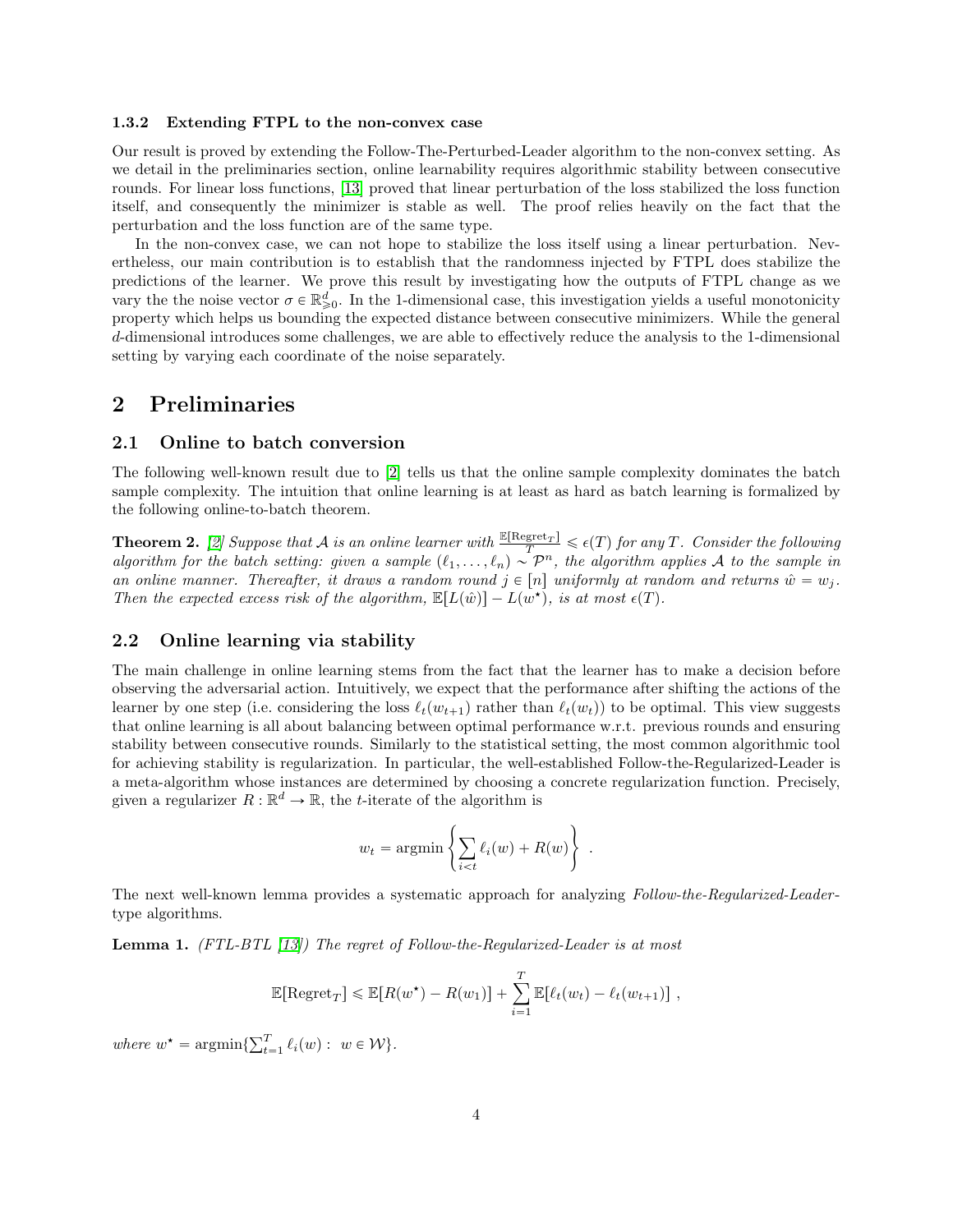#### 2.3 The exponential distribution

We use the following properties of the exponential distribution.

**Lemma 2.** Let X be an exponential random variable with parameter  $\eta$ .<sup>[4](#page-4-1)</sup> The following properties hold: a) for any  $s \in \mathbb{R}$ ,  $P(X \geq s) = \exp(-\eta s)$ . b) Memorylessness: for any  $s, q \in \mathbb{R}$ ,  $P(X \geq q + s | X \geq q) = P(X \geq s)$ . c) if  $X_1, \ldots, X_d$  are i.i.d. with  $X_i \sim Exp(\eta)$ , then  $\mathbb{E}[\|(X_1, \ldots, X_d)\|_{\infty}] \leq \eta^{-1}(\log(d) + 1)$ .

## 3 Non-convex FTPL

In this section we present and analyze the non-convex FTPL method presented in Algorithm [1.](#page-4-0) Our analysis completes the proof of our main theorem (Theorem [1\)](#page-1-2). Along the proof we distinguish between the onedimensional and the general d-dimensional case. For the former case we obtain better regret bound in terms of the dependence on the horizon parameter T. Omitted proofs are provided in the Appendix.

<span id="page-4-0"></span>Algorithm 1 Non-convex FTPL

Parameter:  $\eta > 0$ for  $t = 1$  to  $T$  do Draw i.i.d. random vector  $\sigma_t \sim (Exp(\eta))^d$ Prediction at time t:  $w_t \in \operatorname{argmin} \left\{ \sum_{i=1}^{n} \sigma_i \right\}$  $\ell_i(w) - \sigma_t^{\top} w : w \in \mathcal{W}$  $\frac{1}{2}$  $,$  (1)

<span id="page-4-2"></span> $i< t$ 

end for

#### 3.1 Reduction to oblivious setting

To simplify the presentation we make the following standard modification:

- 1. The adversary is oblivious in the sense that the sequence  $(\ell_t)_{t=1}^T$  is chosen in advance.
- 2. This allows us to analyze a slightly different algorithm which draws only a single noise vector  $\sigma \sim$  $Exp(\eta)^d$  rather than drawing a fresh noise vector on every round.

It follows from [\[3\]](#page-8-0)[Lemma 4.1] that proving regret bounds for this variant translates into asymptotically equivalent (expected) regret bounds for non-oblivious adversaries using Algorithm [1.](#page-4-0)

### 3.2 Main Lemma

Throughout this section we use the notation  $w_t(\sigma)$  to emphasize that  $w_t$  as defined in [\(1\)](#page-4-2), is determined by the noise vector  $\sigma$ . Following Lemma [1](#page-3-0) we would like to to establish a bound on the expected instability at time t, i.e.  $\mathbb{E}[\ell_t(w_t(\sigma)) - \ell_t(w_{t+1}(\sigma))]$ . This is bounded above by  $G \cdot \mathbb{E}[w_t(\sigma) - w_{t+1}(\sigma)]_1$ . Note that the distance between  $w_t$  and  $w_{t+1}$  is ill-defined since both  $w_t$  and  $w_{t+1}$  are not unique. However, as we show below, we will be able to derive a uniform bound on the distance between any consecutive minimizers for every choice of minimizers. Note that this not really needed. As we are primarily interested in stability with respect to the function value, we can make any assumptions on the tie-breaking mechanism. However, we found it both interesting and surprisingly easier to prove the stronger result.

<span id="page-4-3"></span>**Lemma 3.** Fix an iteration t and let  $\delta > 0$  be a margin parameter. There is a tie-breaking rule for choosing **Lemma 3.** Fix an iteration t and let  $\delta > 0$  be a margin parameter. There is a tie-breaking rule for choosing minimizers such that  $\mathbb{E}[\Vert w_t(\sigma) - w_{t+1}(\sigma) \Vert_1] = O\left(\frac{\text{poly}(d)\eta}{\delta} + d\delta\right)$ . In the one-dimensional case we o improved bound  $\mathbb{E}[|w_t - w_{t+1}|] = O(\eta)$ .

<span id="page-4-1"></span><sup>&</sup>lt;sup>4</sup>That is, X has density  $p(x) = \eta \exp(-\eta x)$ .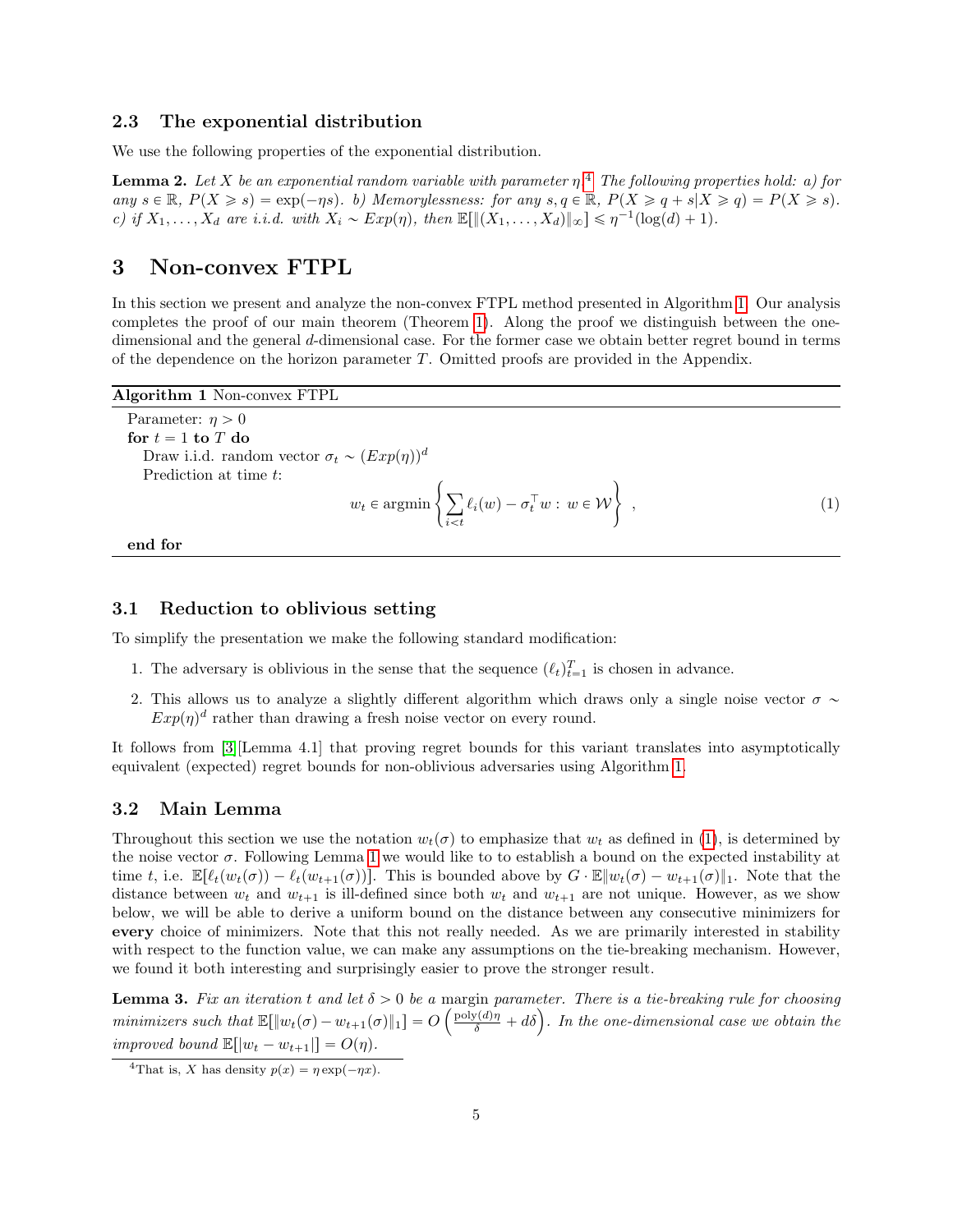Proof. (of Theorem [1\)](#page-1-2) We start with the multidimensional case. Applying the FTL-BTL lemma (Lemma) [1\)](#page-3-0) with the regularizer  $R(w) = -\sigma^{\top}w$  and using Hölder inequality, we obtain

$$
\mathbb{E}[\text{Regret}_{T}] \le \mathbb{E} [\|\sigma\|_{\infty} \cdot \|w^* - w_1\|_1] + G \sum_{t=1}^{T} \mathbb{E}[\|w_t(\sigma) - w_{t+1}(\sigma)\|_1]
$$
  

$$
\le \mathbb{E} [\|\sigma\|_{\infty}] D + G \sum_{t=1}^{T} \mathbb{E}[\|w_t(\sigma) - w_{t+1}(\sigma)\|_1].
$$

For the multidimensional case, we use that  $\mathbb{E}[\|\sigma\|_{\infty}] \leq \eta^{-1}(\log d + 1)$ ,  $D, G \in \text{poly}(d)$ , and apply Lemma [3](#page-4-3) to obtain

$$
\mathbb{E}[\text{Regret}_T] \leqslant \text{poly}(d) \left( (\eta^{-1} (\log d + 1) + T (\eta \delta^{-1} + \delta)) \right)
$$

By setting  $\eta = T^{-2/3}$  and  $\delta = T^{-1/3}$ , we obtain the regret bound  $\mathbb{E}[\text{Regret}_T] \leq O(T^{2/3} \text{poly}(d))$ . Online-tobatch conversion yields a sample complexity bound of  $O\left(\frac{\text{poly}(d)}{\epsilon^3}\right)$ .

In the 1-dimensional case we simply set  $\eta = T^{-1/2}$  to obtain  $\mathbb{E}[\text{Regret}_T] = O(T^{1/2})$ . This translates into a sample complexity bound of  $O\left(\frac{\text{poly}(d)}{\epsilon^2}\right)$ .  $\Box$ 

### 3.3 Proof of Lemma [3](#page-4-3)

We begin with the following lemma which provides a bound on the gap between minimizers with respect to the change in noise parameter  $\sigma$ .

<span id="page-5-0"></span>**Lemma 4.** For any two functions  $f_1, f_2 : \mathcal{W} \to \mathbb{R}$  and vectors  $\sigma_1, \sigma_2 \in \mathbb{R}^d$ , let

$$
w_i(\sigma_i) \in \operatorname{argmin} \{ f_i(w) - \sigma_i^{\top} w \}, \qquad i = 1, 2.
$$

Letting  $f = f_1 - f_2$  and  $\sigma = \sigma_1 - \sigma_2$ , we have that

$$
f(w_1(\sigma_1)) - f(w_2(\sigma_2)) \leq \sigma^{\top}(w_1(\sigma_1) - w_2(\sigma_2))
$$
\n<sup>(2)</sup>

.

*Proof.* Using optimality conditions for  $w_i(\sigma_i)$ , we have that

$$
f_1(w_1(\sigma_1)) - \sigma_1^T w_1(\sigma_1) \le f_1(w_2(\sigma_2)) - \sigma_1^T w_2(\sigma_2)
$$
  

$$
f_2(w_2(\sigma_2)) - \sigma_2^T w_2(\sigma_2) \le f_2(w_1(\sigma_1)) - \sigma_2^T w_1(\sigma_1)
$$

Adding the above two inequalities and rearranging finishes the proof.

We now provide the proof of Lemma [3](#page-4-3) in the two considered cases.

*Proof.* (of Lemma [3:](#page-4-3) one-dimensional case) We wish to use Lemma [4.](#page-5-0) For any time t, consider *Proof.* (of Lemma 3: one-dimensional case) We wish to use Lemma 4. For any time t, consider substituting  $f_1(w) = \sum_{i \le t} l_i(w)$ ,  $f_2(w) = \sum_{i \le t+1} l_i(w)$ ,  $\sigma_2 = \sigma$  and  $\sigma_1 = \sigma' \triangleq \sigma + 2G$ . We immediately get that

$$
l_t(w_t(\sigma')) - l_t(w_{t+1}(\sigma)) \leq 2G(w_t(\sigma') - w_{t+1}(\sigma))
$$

Using the fact that  $l_t$  is G-lipschitz, we get that

$$
-G|w_t(\sigma') - w_{t+1}(\sigma)| \leq l_t(w_t(\sigma')) - l_t(w_{t+1}(\sigma)) \leq 2G(w_t(\sigma') - w_{t+1}(\sigma))
$$

which immediately implies that  $w_t(\sigma') \geq w_{t+1}(\sigma)$ . Similar calculations show that  $w_{t+1}(\sigma') \geq w_t(\sigma)$  and  $w_t(\sigma') \geq w_t(\sigma)$ .

For the rest of the proof we will omit the dependence on  $t$  as it will be clear from context. We denote by  $w_{\min}(\sigma) = \min\{w_t(\sigma), w_{t+1}(\sigma)\}, w_{\max}(\sigma) = \max\{w_t(\sigma), w_{t+1}(\sigma)\}.$  First we observe that

$$
\mathbb{E}[|w_t(\sigma) - w_{t+1}(\sigma)|] = \mathbb{E}[w_{\max}(\sigma)] - \mathbb{E}[w_{\min}(\sigma)].
$$

 $\Box$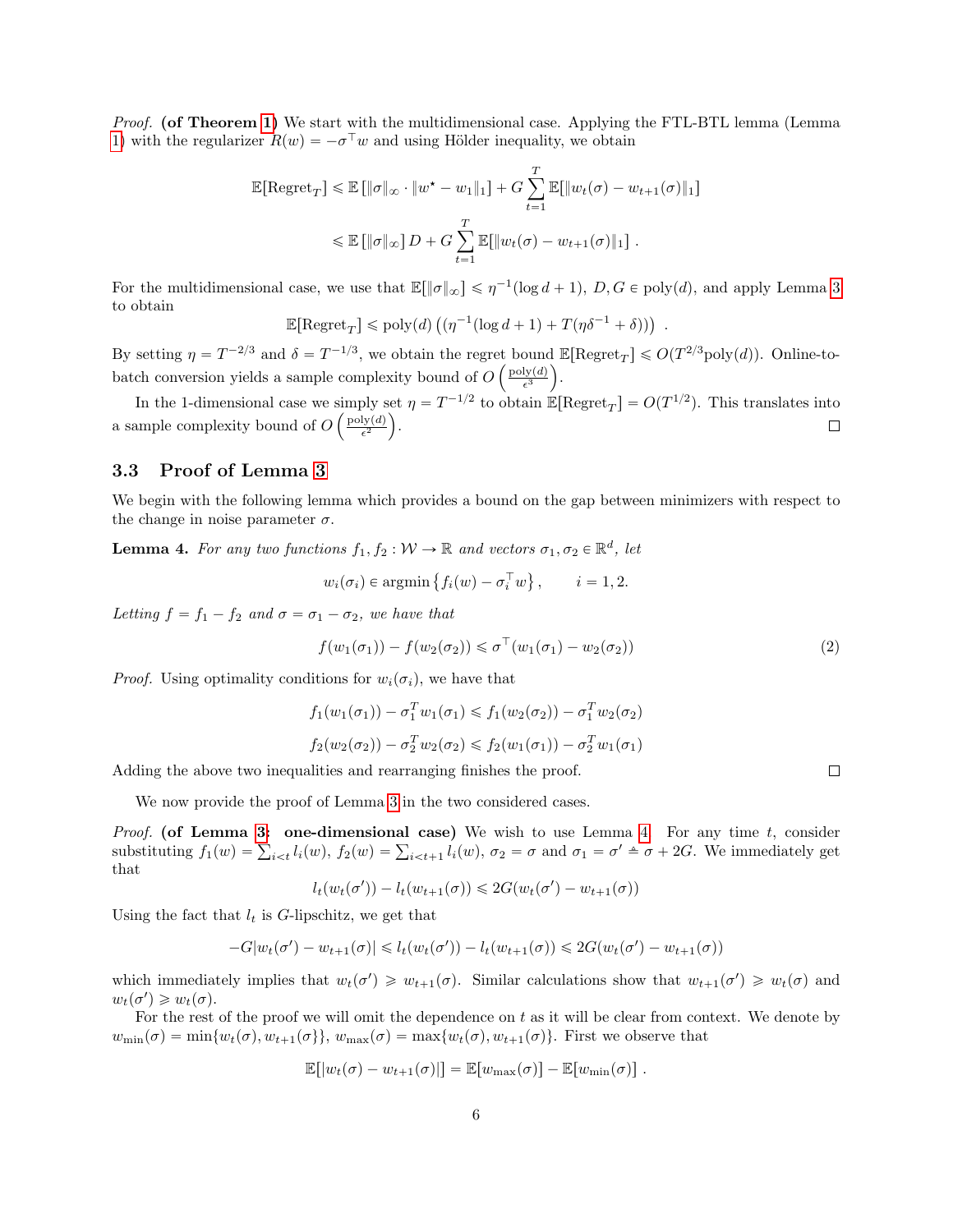<span id="page-6-0"></span>

Figure 1: Illustration of the monotonicity property used in the Proof of Lemma [3:](#page-4-3) The unperturbed minimizer of  $L_t$  (solid line), denoted  $w_{t+1}(0)$ , can be significantly smaller than the unperturbed minimizer of  $L_{t-1}$ (dashed line),  $w_t(0)$ . This can be balanced by increasing the noise parameter corresponding to  $w_{t+1}$ .

Secondly the computation above implies that

<span id="page-6-1"></span>
$$
w_{\min}(\sigma') \geq w_{\max}(\sigma) \tag{3}
$$

This powerful monotonicity property (see Figure [1\)](#page-6-0) is now used to lower bound  $\mathbb{E}[w_{\min}(\sigma)]$  in terms  $\mathbb{E}[w_{\text{max}}(\sigma)]$ . Letting  $\sigma' = \sigma + 2G$ , we have

$$
\mathbb{E}[w_{\min}(\sigma)] = \int_{\sigma=0}^{2G} \eta \exp(-\eta \sigma) w_{\min}(\sigma) d\sigma + \int_{\sigma > 2G} \eta \exp(-\eta \sigma) w_{\min}(\sigma) d\sigma
$$
  
\n
$$
\geq (1 - \exp(-2\eta G)) (\mathbb{E}[w_{\max}(\sigma)] - D) + \int_{\sigma > 0} \eta \exp(-\eta(\sigma')) w_{\min}(\sigma') d\sigma
$$
  
\n
$$
\geq (1 - \exp(-2\eta G)) (\mathbb{E}[w_{\max}(\sigma)] - D) + \int_{\sigma > 0} \eta \exp(-\eta(\sigma')) w_{\max}(\sigma) d\sigma
$$
  
\n
$$
= (1 - \exp(-2\eta G)) (\mathbb{E}[w_{\max}(\sigma)] - D) + \exp(-2\eta G) \mathbb{E}[w_{\max}(\sigma)]
$$
  
\n
$$
= \mathbb{E}[w_{\max}(\sigma)] - D(1 - \exp(-2\eta G)) \geq \mathbb{E}[w_{\max}(\sigma)] - 2\eta DG,
$$

where the second inequality uses Equation [3](#page-6-1) and the last inequality uses the inequality  $\exp(x) \geq 1 + x$ .  $\Box$ 

*Proof.* (of Lemma [3:](#page-4-3) multiple dimensions) Once again we wish to use Lemma [4.](#page-5-0) For any time t and *Proof.* (of Lemma 3:multiple dimensions) Once again we wish to use Lemma 4. For any time t and any coordinate k, consider substituting  $f_1(w) = \sum_{i \le t} l_i(w)$ ,  $f_2(w) = \sum_{i \le t+1} l_i(w)$ ,  $\sigma_2 = \sigma$  and  $\sigma_1 = \sigma' \triangleq$  $\sigma + 3B\delta^{-1} \cdot e_k$  (where  $e_k$  is the  $k^{th}$  vector in the canonical basis). We immediately get that

$$
l_t(w_t(\sigma')) - l_t(w_{t+1}(\sigma)) \leq 3B\delta^{-1}(w_{t,k}(\sigma') - w_{t+1,k}(\sigma)),
$$

where  $w_{t,k}$  is the k-th coordinate of  $w_t$ . Using the fact that the range of  $l_t$  is  $[-B, B]$ , we get that

$$
-2B \le l_t(w_t(\sigma')) - l_t(w_{t+1}(\sigma)) \le 3B\delta^{-1}(w_{t,k}(\sigma') - w_{t+1,k}(\sigma))
$$

which immediately implies that  $w_{t,k}(\sigma') \geq w_{t+1,k}(\sigma) - \delta$ . A similar calculation also derives that  $w_{t+1,k}(\sigma') \geq$  $w_{t,k}(\sigma) - \delta.$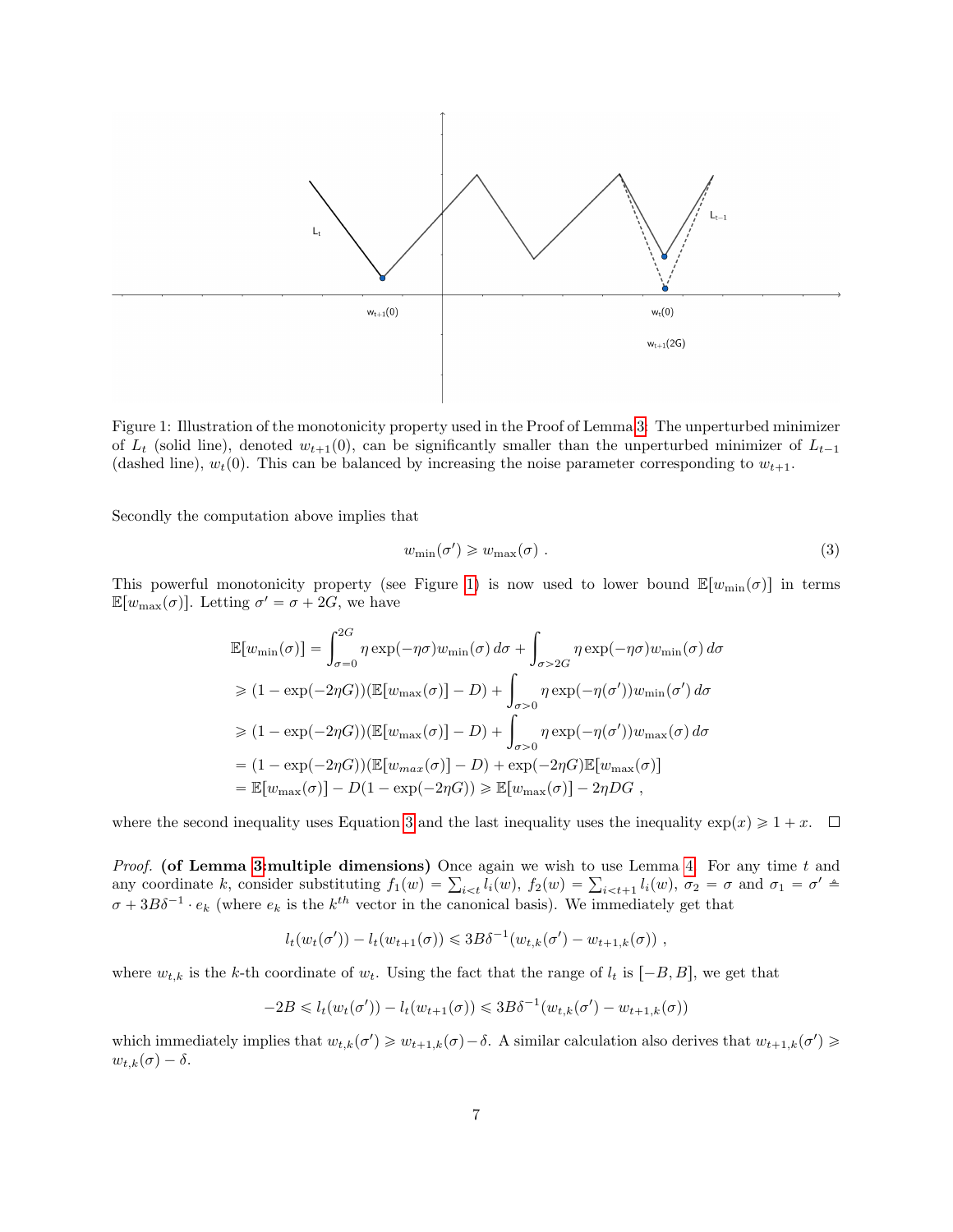Now for any  $k \in [d]$ , let  $w_{k,\min}(\sigma) = \min\{w_{t,k}(\sigma), w_{t+1,k}(\sigma)\}\$ ,  $w_{\max}(\sigma) = \max\{w_{t,k}(\sigma), w_{t+1,k}(\sigma)\}\$ . First we observe that

$$
\mathbb{E}[\|w_t(\sigma) - w_{t+1}(\sigma)\|_1] = \sum_{k=1}^d (\mathbb{E}[w_{k,\max}(\sigma)] - \mathbb{E}[w_{k,\min}(\sigma)]
$$

Secondly the calculation above implies that for all  $k$ 

<span id="page-7-1"></span>
$$
w_{k,\min}(\sigma + 3B\delta^{-1}e_k) \geq w_{k,\max}(\sigma) - \delta
$$
\n<sup>(4)</sup>

Now fix a coordinate  $k \in [d]$  along with all noise coordinates  $\sigma_j$  for  $j \neq k$ . Denote by  $\mathbb{E}_{-k}$  the corresponding conditional expectation. Up to the additional margin term  $\delta$ , lower bounding  $\mathbb{E}_{-k}[w_{k,\text{min}}]$  in terms of  $\mathbb{E}_{-k}[w_{k,\text{max}}]$  reduces to the one-dimensional case; letting  $q = 3B\delta^{-1}$  and  $\mu(x) = \eta \exp(-\eta x)$ , we have

$$
\mathbb{E}_{-k}[w_{k,\min}(\sigma_k)] = \int_{\sigma_k=0}^q \mu(\sigma_k)w_{k,\min}(\sigma_k) d\sigma_k + \int_{\sigma_k>q} \mu(\sigma_k)w_{k,\min}(\sigma_k) d\sigma_k
$$
  
\n
$$
\geq (1 - \exp(-q\eta))(\mathbb{E}_{-k}[w_{k,\max}(\sigma_k)] - D) + \int_{\sigma_k>0} \mu(\sigma_k+q)w_{k,\min}(\sigma_k+q) d\sigma_k
$$
  
\n
$$
\geq (1 - \exp(-q\eta))(\mathbb{E}_{-k}[w_{k,\max}(\sigma_k)] - D) + \int_{\sigma_k>0} \mu(\sigma_k+q)(w_{k,\max}(\sigma_k) - \delta) d\sigma_k
$$
  
\n
$$
= (1 - \exp(-q\eta))(\mathbb{E}_{-k}[w_{k,\max}(\sigma_k)] - D) + \exp(-q\eta)(\mathbb{E}_{-k}[w_{k,\max}(\sigma_k)] - \delta)
$$
  
\n
$$
\geq \mathbb{E}_{-k}[w_{k,\max}(\sigma_k)] - D(1 - \exp(-q\eta)) - \delta \geq \mathbb{E}_{-k}[w_{k,\max}(\sigma_k)] - 3B\eta\delta^{-1}D - \delta.
$$

The second inequality uses Equation [4](#page-7-1) and the last inequality follows by substituting  $q = 3B\delta^{-1}$  and using the inequality  $\exp(x) \geq 1 + x$ . Since the above holds for any fixed  $\sigma_{-k} = (\sigma_j)_{j \neq k}$ , the unconditioned expectations also satisfy

$$
\mathbb{E}[w_{k,\min}(\sigma)] \ge \mathbb{E}[w_{k,\max}(\sigma)] - \frac{\text{poly}(d)\eta}{\delta} - \delta.
$$

Summing over all coordinates we conclude the bound.

## <span id="page-7-0"></span>4 Implications to Non-convex Games

Consider the following formulation of a non-convex zero-sum game. Let  $F: \mathcal{X} \times \mathcal{Y} \to \mathbb{R}$ , where  $\mathcal{X}, \mathcal{Y} \subseteq \mathbb{R}^d$ are compact with diameter at most  $D$ . The x-th player wishes to minimize  $F$  and whereas the y-th player wishes to maximize F. We assume that for all  $x \in \mathcal{X}$  and  $y \in \mathcal{Y}$ , both  $F(\cdot, y)$  and  $-F(x, \cdot)$  are G-Lipschitz and B-bounded. A known approach for achieving equilibrium is to apply (for each of the players) an online method with vanishing average regret. Precisely, on each round t both players choose a pair  $(x_t, y_t)$  which induces the losses  $F(x_t, y_t)$  and  $-F(x_t, y_t)$ , respectively. Finally, we draw a random index  $[j] \in [T]$  and output the pair  $(\hat{x}, \hat{y}) \triangleq (x_j, y_j)$ . By endowing the players with access to an offline oracle and playing according to non-convex FTPL we can reach approximate equilibrium.

<span id="page-7-2"></span>**Theorem 3.** Suppose that both the x-player and the y-player have an access to an offline oracle and play according to non-convex FTPL (Algorithm [1\)](#page-4-0). Given  $\epsilon > 0$ , let  $T \in poly(d)/\epsilon^3$  such that the expected average regret of non-convex FTPL is at most  $\epsilon$ . Then,  $(\hat{x}, \hat{y})$  forms an  $\epsilon$ -approximated equilibrium, i.e., for any  $x \in \mathcal{X}$  and  $y \in \mathcal{Y}$ ,

$$
\mathbb{E}[F(\hat{x}, \hat{y})] \le \mathbb{E}[F(x, \hat{y})] + \epsilon, \quad \mathbb{E}[F(\hat{x}, \hat{y})] \ge \mathbb{E}[F(\hat{x}, y)] - \epsilon.
$$

Note that the players can use their offline oracle to amplify their confidence and achieve an equilibrium with high probability. The proof is provided in the appendix.

 $\Box$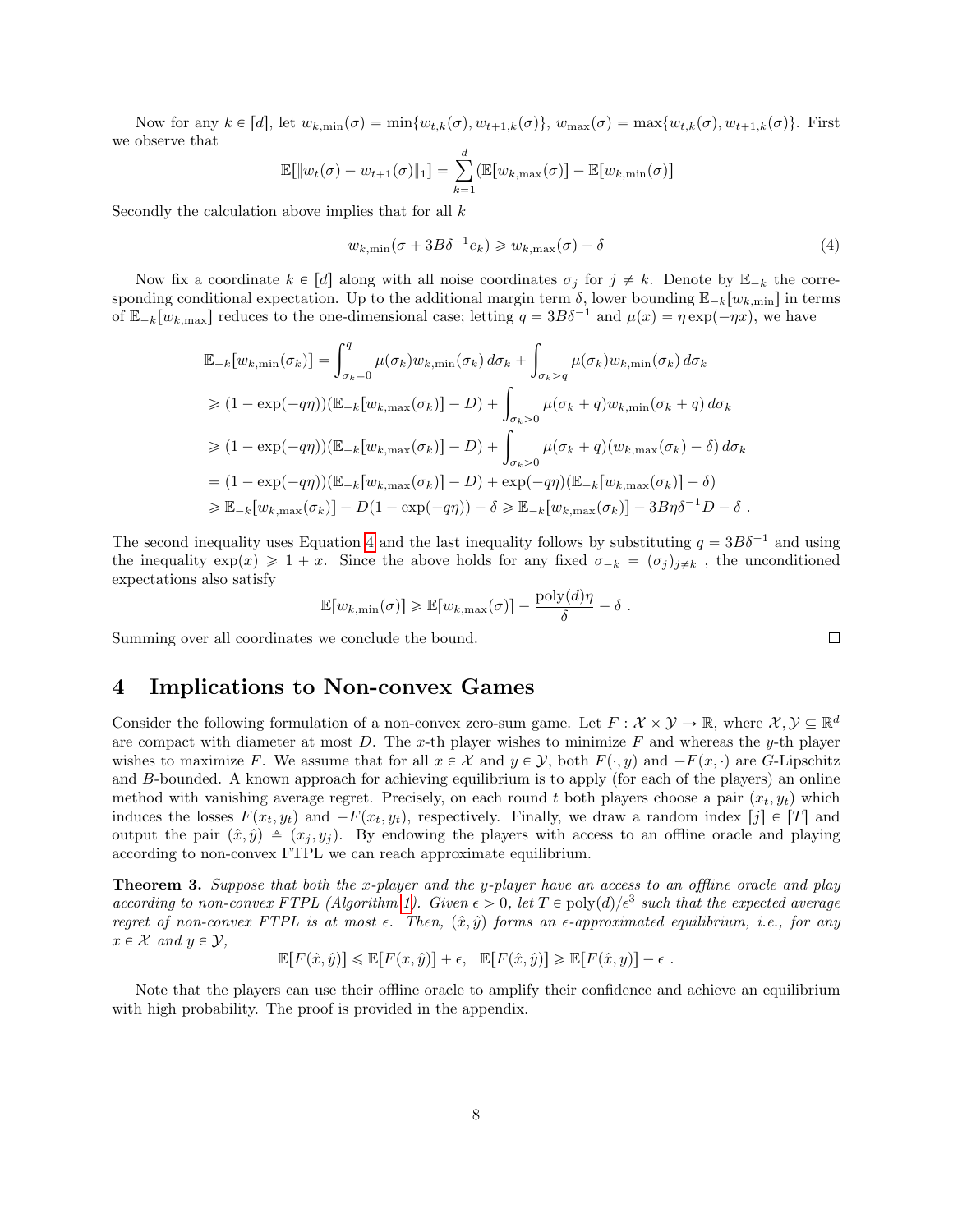### 4.1 Implication to GANs

In particular, we consider the case where the x-th player is a *generator*, who produces synthetic samples (e.g. images), whereas the y-th player acts as a discriminator by assigning scores to samples reflecting the probability of being generated from the true distribution. Formally, by choosing a parameter  $x \in \mathcal{X}$  and drawing a random noise z, the x-th player produces a sample denote  $G_x(z)$ . Conversely, the y-th player chooses a parameter  $y \in \mathcal{Y}$  and assign the score  $D_y(G_x(z)) \in [0, 1]$  to the sample  $G_x(z)$ . The function F usually corresponds to the log-likelihood of mistakenly assigning an high score to a synthetic example and vice versa. It is reasonable to assume that  $F$  is Lipschitz and bounded w.r.t. the network parameters. As a result, efficient convergence to GANs is established by assuming an access to an offline oracle.

## 5 Discussion

Our work establishes a computational equivalence between online and statistical learning in the non-convex setting. We shed light on the hardness result of [\[11\]](#page-9-0) by demonstrating that online learning is significantly more difficult than statistical learning only when no structure is assumed.

One interesting direction for further investigation is to refine the comparison model and study the polynomial dependencies more carefully. One obvious question is to understand the gap in terms of the horizon parameter T between the regret bounds for the one-dimensional and the multidimensional settings.

## Acknowledgements

We thank Karan Singh for recognizing a bug in our original proof and several discussions. We also thank Alon Cohen and Roi Livni for fruitful discussions. Elad Hazan acknowledges funding from NSF award Number 1704860.

## References

- <span id="page-8-4"></span>[1] S´ebastien Bubeck, Nicolo Cesa-Bianchi, et al. Regret analysis of stochastic and nonstochastic multiarmed bandit problems. Foundations and Trends <sup>R</sup> in Machine Learning, 5(1):1–122, 2012.
- <span id="page-8-1"></span>[2] Nicolò Cesa-Bianchi, Alex Conconi, and Claudio Gentile. On the Generalization Ability of Online Learning Algorithms for Pairwise Loss Functions. IEEE Transactions on Information Theory, 50:2050— -2057, 2004.
- <span id="page-8-0"></span>[3] Nicolo Cesa-Bianchi and Gabor Lugosi. Prediction, Learning, and Games. Cambridge university press, 2006.
- <span id="page-8-3"></span>[4] Alon Cohen and Tamir Hazan. Following the perturbed leader for online structured learning. In International Conference on Machine Learning, pages 1034–1042, 2015.
- <span id="page-8-2"></span>[5] Luc Devroye, Gábor Lugosi, and Gergely Neu. Prediction by random-walk perturbation. In Conference on Learning Theory, pages 460–473, 2013.
- <span id="page-8-5"></span>[6] Miroslav Dudik, Nika Haghtalab, Haipeng Luo, Robert E. Schapire, Vasilis Syrgkanis, and Jennifer Wortman Vaughan. Oracle-efficient online learning and auction design. In Annual Symposium on Foundations of Computer Science - Proceedings, 2017.
- <span id="page-8-6"></span>[7] Alon Gonen and Shai Shalev-Shwartz. Fast Rates for Empirical Risk Minimization of Strict Saddle Problems. In Ohad Shamir and Satyen Kale, editors, Proceedings of the 2017 Conference on Learning Theory, pages 1043—-1063. PMLR, 2017.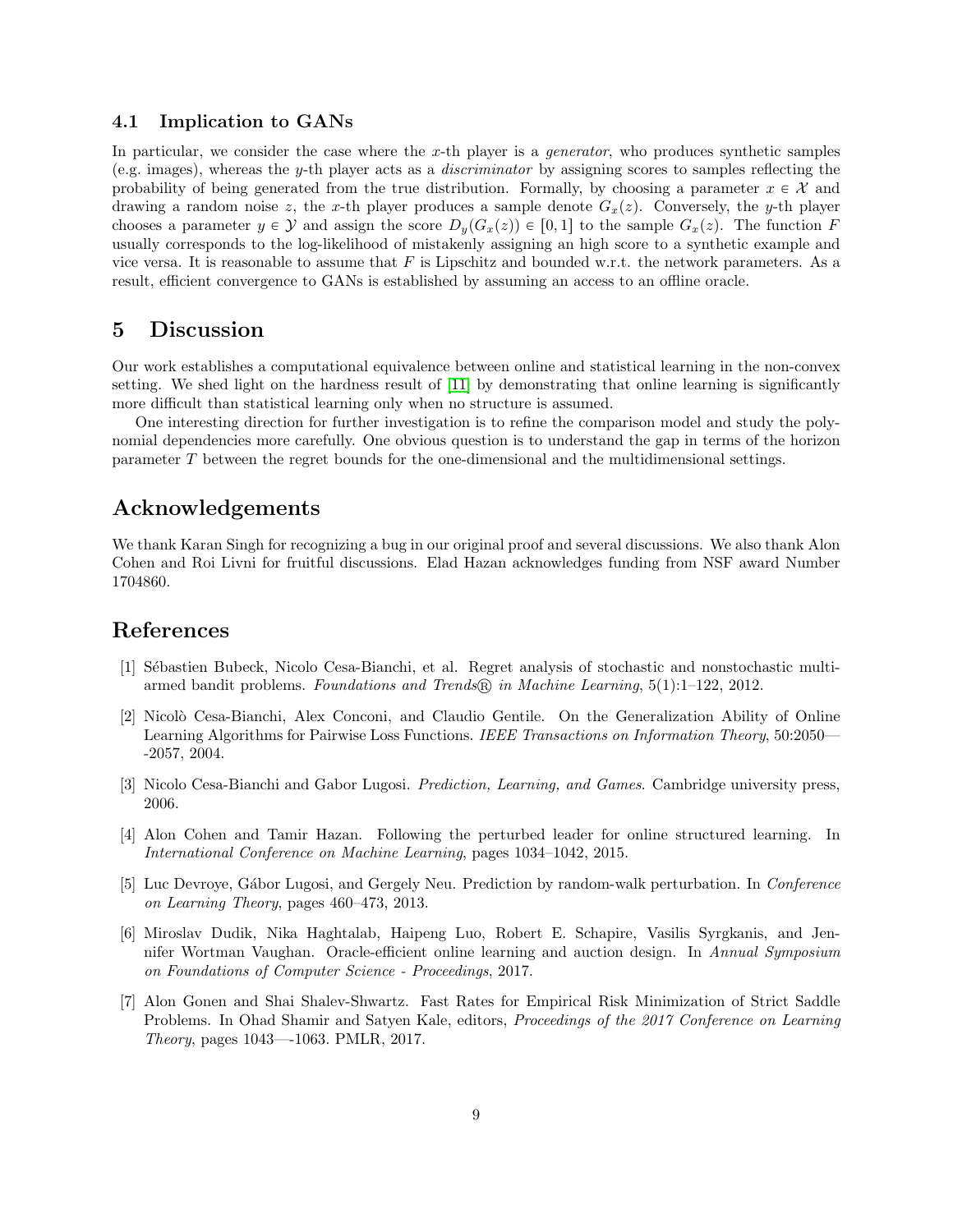- <span id="page-9-3"></span>[8] James Hannan. Approximation to bayes risk in repeated play. Contributions to the Theory of Games, 3:97–139, 1957.
- <span id="page-9-1"></span>[9] Elad Hazan. Introduction to Online Convex Optimization. Foundations and Trends® in Optimization, 2(3-4):157–325, 2016.
- <span id="page-9-5"></span>[10] Elad Hazan and Satyen Kale. Online submodular minimization. Journal of Machine Learning Research, 13(Oct):2903–2922, 2012.
- <span id="page-9-0"></span>[11] Elad Hazan and Tomer Koren. The Computational Power of Optimization in Online Learning. In Proceedings of the forty-eighth annual ACM symposium on Theory of Computing, pages 128–141. ACM, 2016.
- <span id="page-9-10"></span>[12] Elad Hazan, Karan Singh, and Cyril Zhang. Efficient regret minimization in non-convex games. In International Conference on Machine Learning, pages 1433–1441, 2017.
- <span id="page-9-4"></span>[13] Adam Kalai and Santosh Vempala. Efficient Algorithms for Online Decision Problems. Journal of Computer and System Sciences, 2004.
- <span id="page-9-9"></span>[14] Naveen Kodali, Jacob Abernethy, James Hays, and Zsolt Kira. On Convergence and Stability of GANs. arXiv preprint arXiv:1705.07215, 2017.
- <span id="page-9-8"></span>[15] Dale Schuurmans and Martin A Zinkevich. Deep learning games. In Advances in Neural Information Processing Systems, pages 1678–1686, 2016.
- <span id="page-9-2"></span>[16] Shai Shalev-Shwartz. Online Learning and Online Convex Optimization. Foundations and Trends® in Machine Learning, 4(2):107–194, 2011.
- <span id="page-9-6"></span>[17] Tim Van Erven, Wojciech Kotłowski, and Manfred K Warmuth. Follow the leader with dropout perturbations. In Conference on Learning Theory, pages 949–974, 2014.
- <span id="page-9-7"></span>[18] Martin Zinkevich. Online convex programming and generalized infinitesimal gradient ascent. In Proceedings of the 20th International Conference on Machine Learning (ICML-03), pages 928–936, 2003.